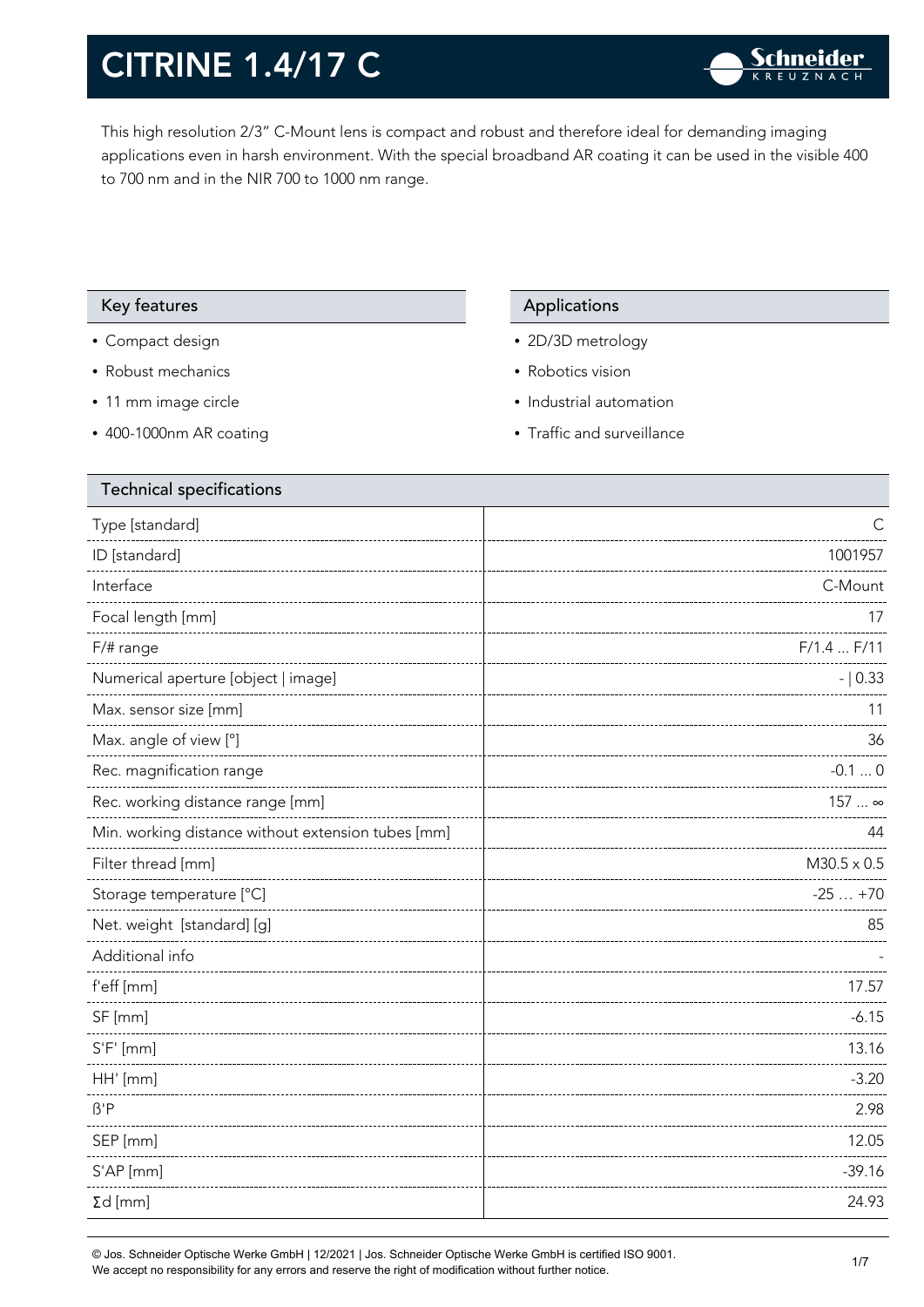

### MTF charts

| Spectrum name    |     |     |     |        |     |     |
|------------------|-----|-----|-----|--------|-----|-----|
| Wavelengths [nm] | 425 | 4/5 | 525 | 575    | 625 | 675 |
| Rel. weights [%] |     |     |     | $\sim$ |     |     |



© Jos. Schneider Optische Werke GmbH | 12/2021 | Jos. Schneider Optische Werke GmbH is certified ISO 9001. We accept no responsibility for any errors and reserve the right of modification without further notice.<br>We accept no responsibility for any errors and reserve the right of modification without further notice.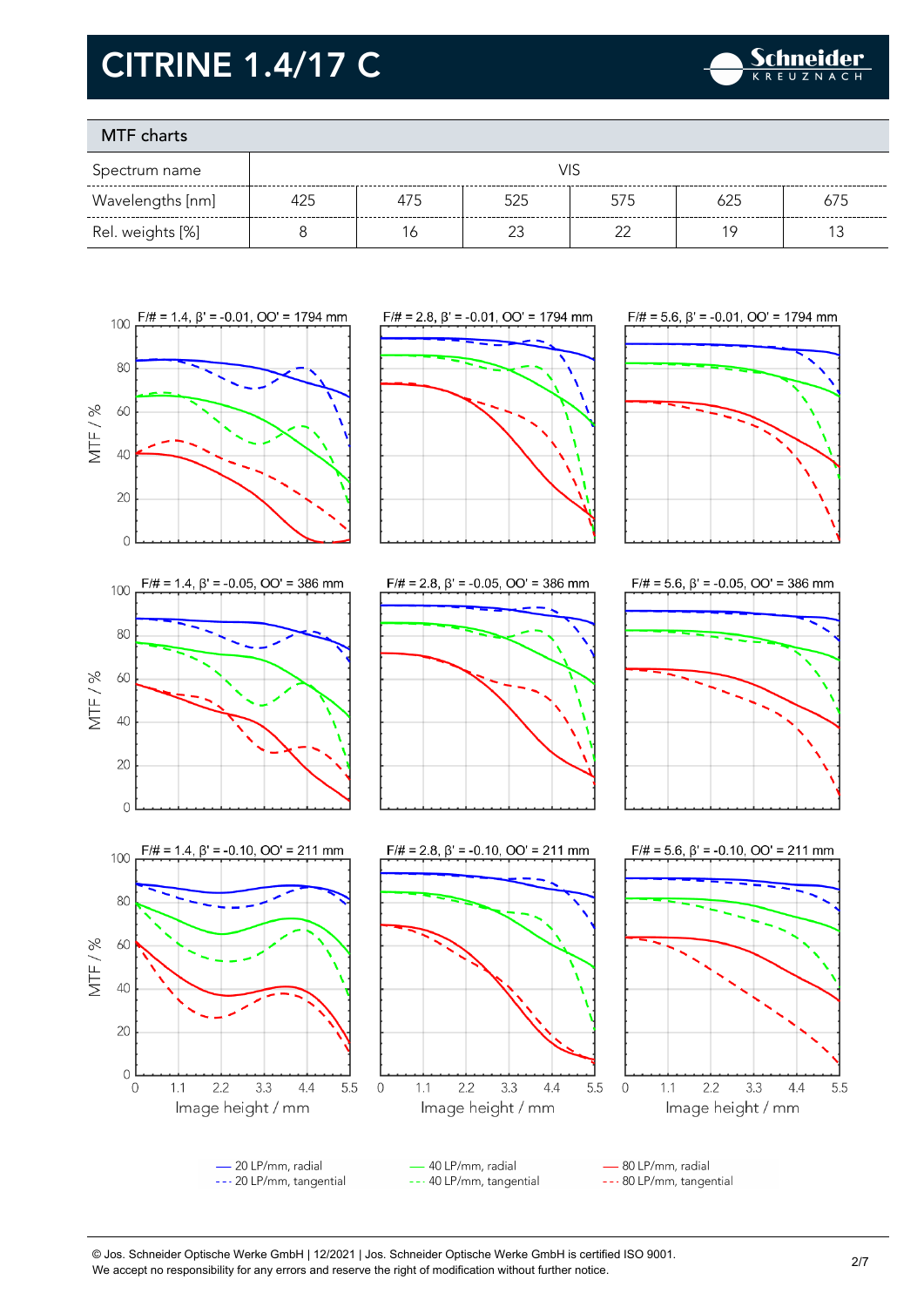

Rel. illumination vs. image height



| $F/\ddot{\pi} = 1.4$ , $\beta = -0.01$<br>- -                       |
|---------------------------------------------------------------------|
| $F/\ddot{}=2.8,~\beta = -0.01$<br>- -                               |
| $F/\ddot{=} = 5.6, \ \beta = -0.01$<br>$ -$                         |
| $F/\ddot{\pi} = 1.4, \; \beta = -0.05$<br>$\overline{\phantom{0}}$  |
| $F/\ddot{\pi} = 2.8, \ \ \beta = -0.05$<br>$\overline{\phantom{0}}$ |
| $F/\ddot{\pi} = 5.6, \ \ \beta = -0.05$<br>$\overline{\phantom{0}}$ |
| $F/\ddot{=} = 1.4, \ \beta = -0.10$<br>                             |
| $F/\ddot{\pi} = 2.8, \ \beta = -0.10$                               |
| $F/\ddot{=} = 5.6, \ \beta = -0.10$                                 |
|                                                                     |

#### Distortion vs. image height



#### Transmittance vs. wavelength



© Jos. Schneider Optische Werke GmbH | 12/2021 | Jos. Schneider Optische Werke GmbH is certified ISO 9001. We accept no responsibility for any errors and reserve the right of modification without further notice.<br>We accept no responsibility for any errors and reserve the right of modification without further notice.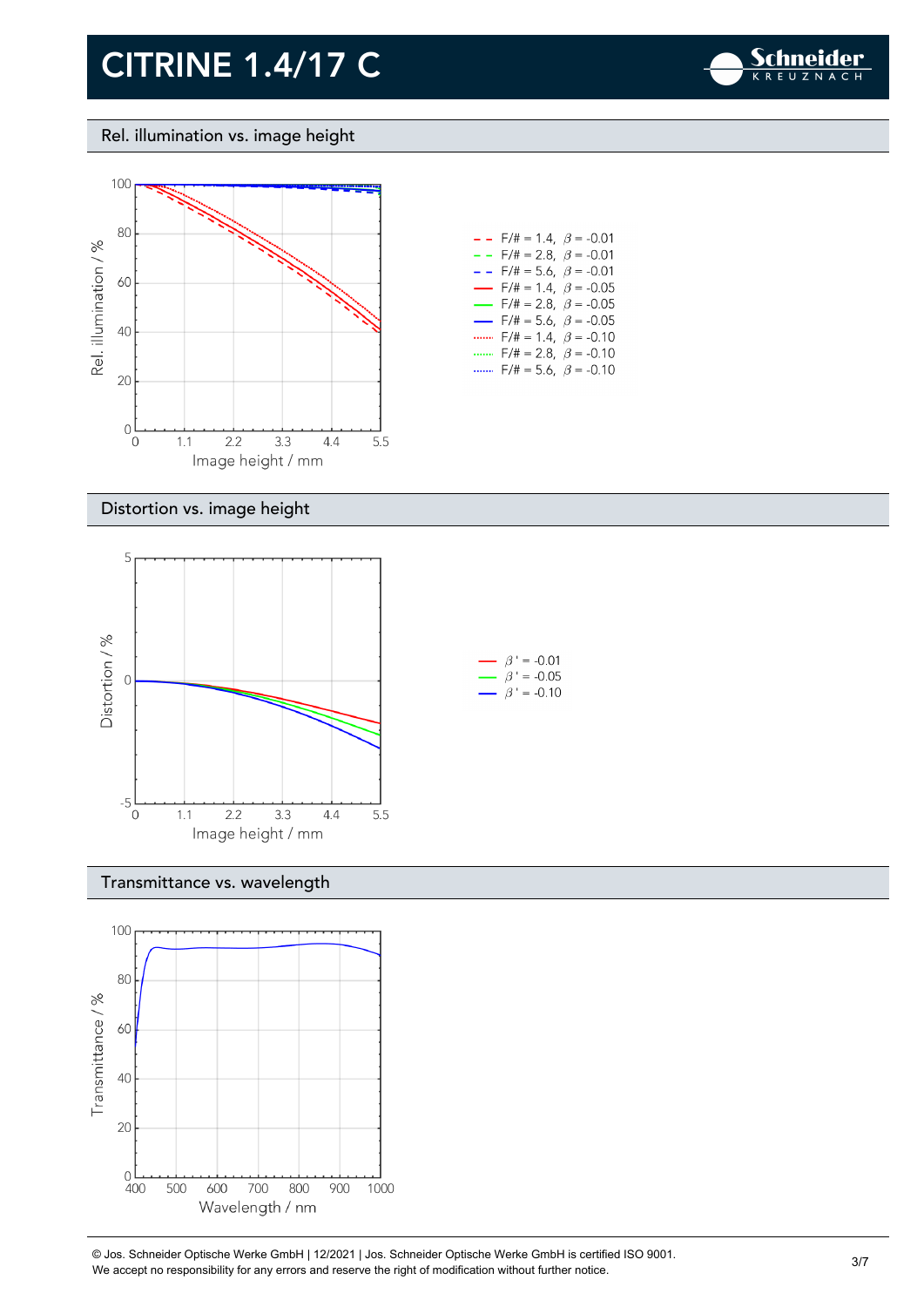

### Technical drawings

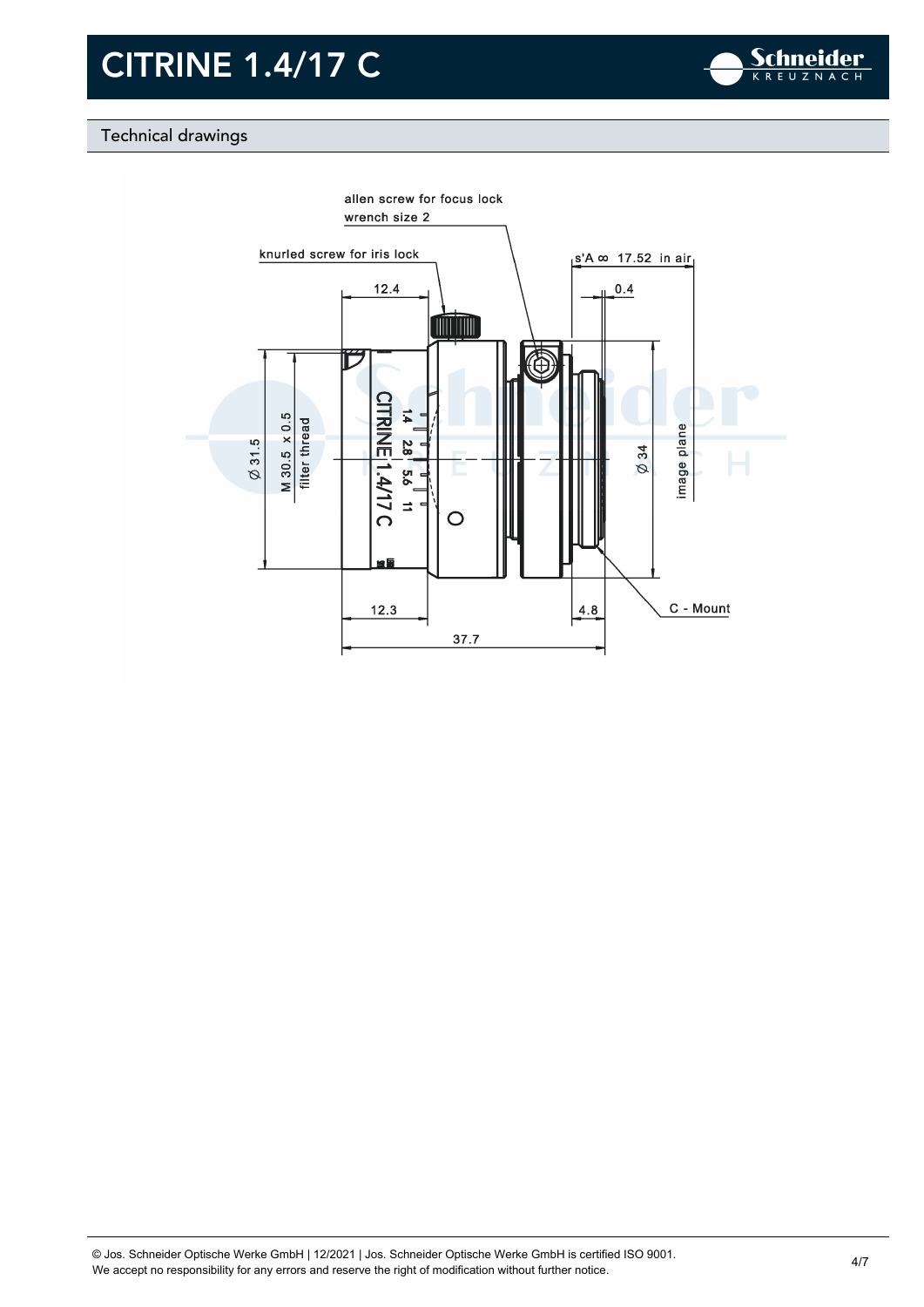

| Accessories    | Mount                       | Eff. length      |         |
|----------------|-----------------------------|------------------|---------|
| Adapter        | CS-Mount                    | $5 \text{ mm}$   | 25081   |
|                | $C$ -Mount / M42 $\times$ 1 | $5.5 \text{ mm}$ | 1075817 |
| Extension tube | C-Mount / C-Mount           | $5 \text{ mm}$   | 39316   |
|                | C-Mount / C-Mount           | $8 \text{ mm}$   | 39315   |
|                | C-Mount / C-Mount           | $10 \text{ mm}$  | 39312   |